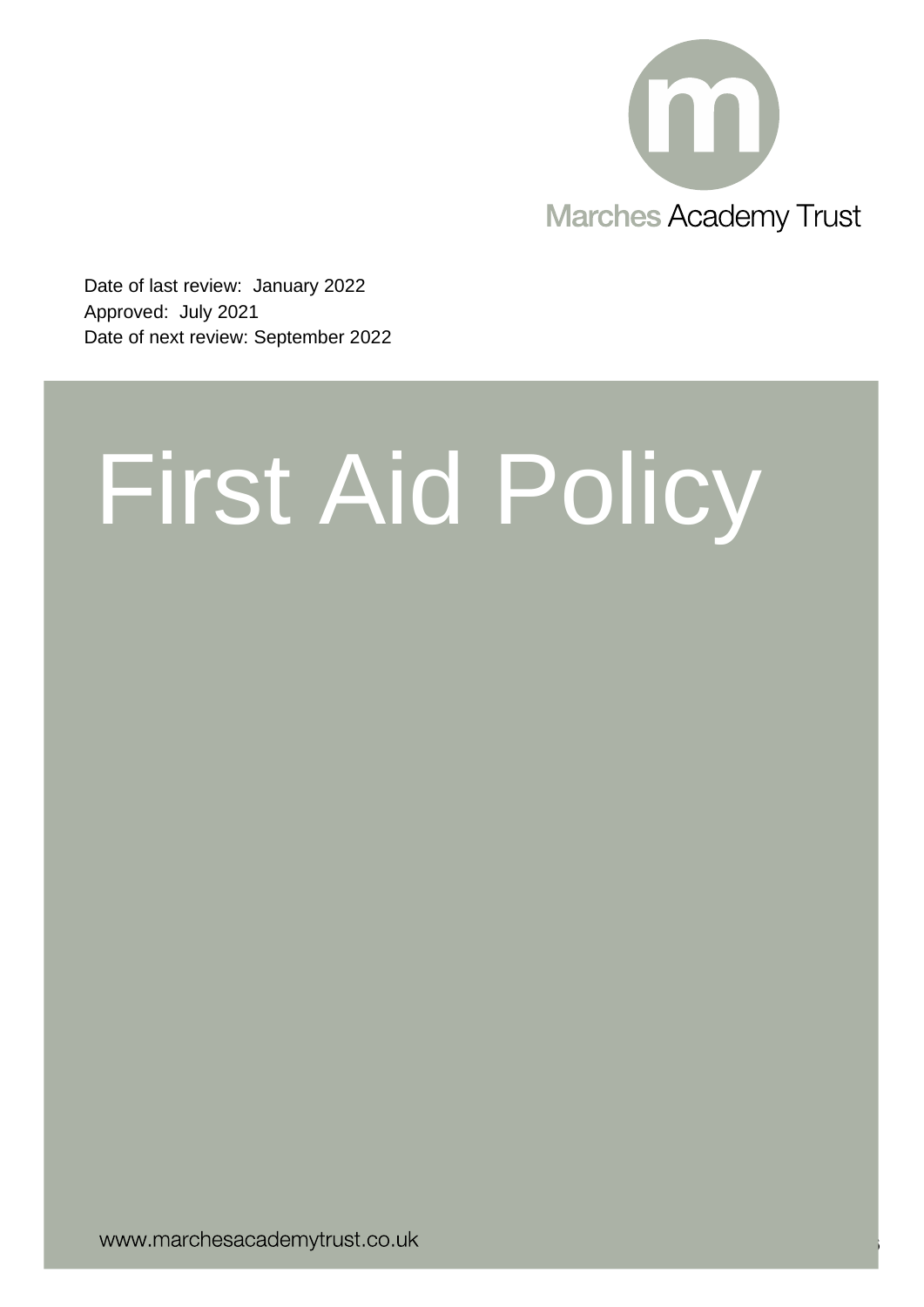# **Contents**

| 1.             |                                                                                       |  |
|----------------|---------------------------------------------------------------------------------------|--|
| 2.             |                                                                                       |  |
| 3.             |                                                                                       |  |
| 4.             |                                                                                       |  |
| 5.             |                                                                                       |  |
| 6.             |                                                                                       |  |
| 7 <sub>1</sub> |                                                                                       |  |
| 8.             |                                                                                       |  |
| 9.             |                                                                                       |  |
| 10.            |                                                                                       |  |
| 11.            | Appendix 1: list of appointed person(s) for first aid and/or trained first aiders  11 |  |
| 12.            |                                                                                       |  |
| 13.            |                                                                                       |  |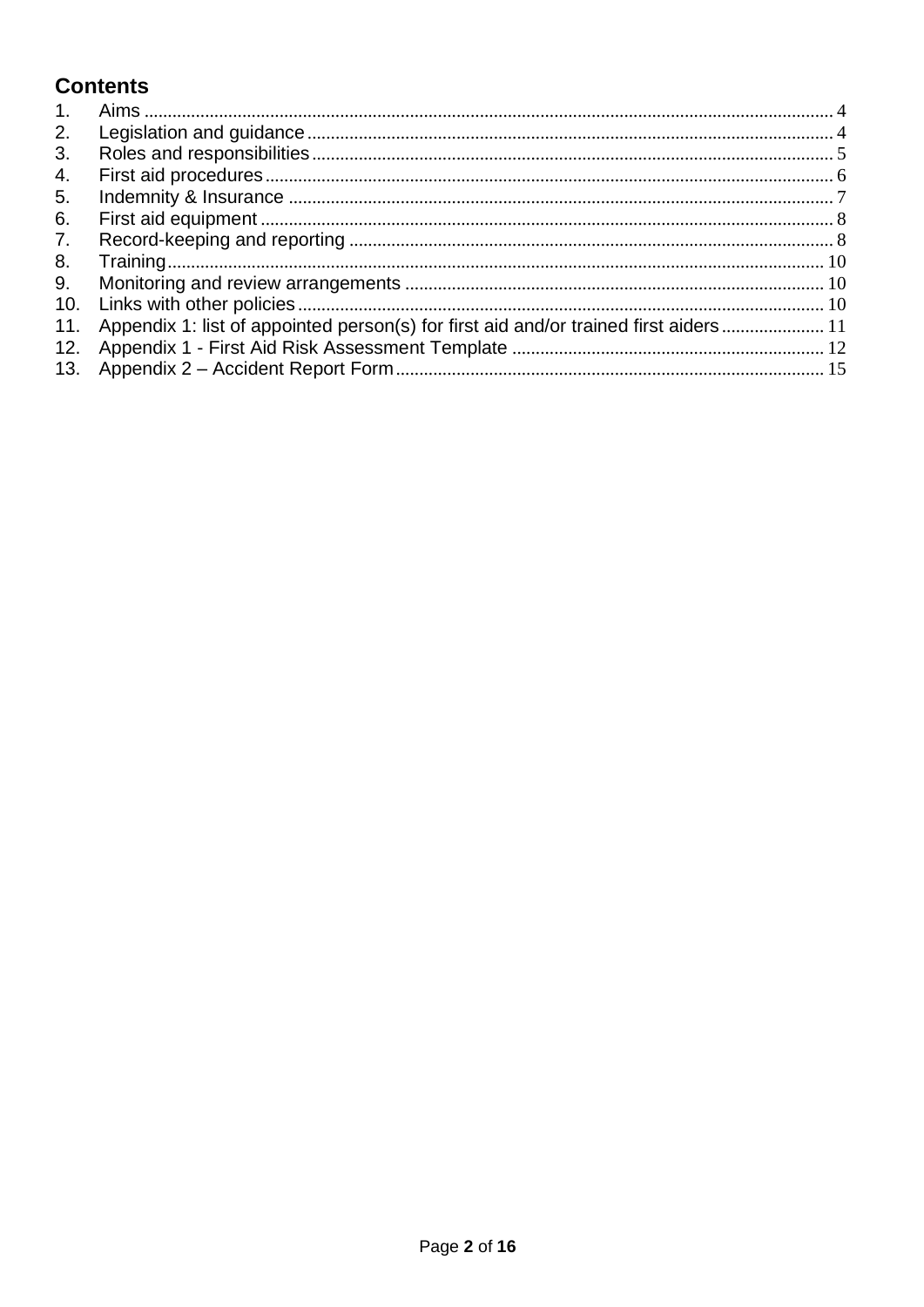White: Health & Safety Manager

Pink: For inclusion in secure site accident file



# Accident, Violence & Near Miss Report Form

(Please see guidance overleaf)

|                                | Please print details clearly:                                                                                              |                           |                                                                                                      | RIDDOR                                                                                                                            |                                                             |                                   |                |  |  |  |
|--------------------------------|----------------------------------------------------------------------------------------------------------------------------|---------------------------|------------------------------------------------------------------------------------------------------|-----------------------------------------------------------------------------------------------------------------------------------|-------------------------------------------------------------|-----------------------------------|----------------|--|--|--|
|                                |                                                                                                                            |                           | Dangerous                                                                                            | Major                                                                                                                             | Over 7 day                                                  | Minor                             | Near           |  |  |  |
|                                | Serial No. $454$                                                                                                           | Fatality                  | Occurrence <sub>[1]</sub>                                                                            | Injury I                                                                                                                          | Injury <sup>1</sup>                                         | Injury                            | Miss           |  |  |  |
|                                | Visitor <sup>1</sup><br>Service User<br>$\sqrt{\mathsf{Employee}}$                                                         | Contractor <sup>[1]</sup> |                                                                                                      | $P$ upil $\Box$                                                                                                                   | Agency   Volunteer                                          | W/Exp                             | <b>Trainee</b> |  |  |  |
| Person Involved                | Surname:<br>Known As:<br>Forename(s):<br>Home Address:                                                                     |                           | Date of Birth:<br>Male I                                                                             | Female                                                                                                                            | Directorate:<br>Team<br>Job Title                           |                                   |                |  |  |  |
|                                |                                                                                                                            |                           | <b>Employee No:</b>                                                                                  |                                                                                                                                   | Post No:                                                    |                                   |                |  |  |  |
|                                | Post Code:<br>Tel:<br>Signature:                                                                                           |                           |                                                                                                      | Handstery if person involved is an employee<br>lifandatory if person involved is an employee<br>Activity at the time of incident: |                                                             |                                   |                |  |  |  |
|                                | Data Protection Act. Employee Consent                                                                                      |                           |                                                                                                      | With supervision/authority                                                                                                        | YES $\Box$                                                  | NO                                |                |  |  |  |
|                                | Workplace address:                                                                                                         |                           |                                                                                                      | Exact location of accident/incident                                                                                               |                                                             | Date & Time of incident:<br>Date: | 1<br>J         |  |  |  |
| Location                       | Tel. No.                                                                                                                   |                           |                                                                                                      |                                                                                                                                   |                                                             | Time:                             | am/pm          |  |  |  |
|                                | Surname:                                                                                                                   |                           |                                                                                                      | Sumame:                                                                                                                           |                                                             |                                   |                |  |  |  |
| <b>Witness</b>                 | Forename(s):                                                                                                               |                           | $\begin{array}{c} \hline \text{Form} \\ \text{completed} \\ \text{onplied} \\ \text{by} \end{array}$ |                                                                                                                                   | Forename(s):                                                |                                   |                |  |  |  |
|                                | Tel. No. (work):                                                                                                           | Tel. No. Home:            |                                                                                                      | Tel. No.                                                                                                                          |                                                             | Job Title:                        |                |  |  |  |
|                                | State briefly what happened, include details of injury/violence/near miss<br>dangerous occurrence and any treatment given: |                           |                                                                                                      |                                                                                                                                   | Further investigations                                      | Yes                               | $No$ $\Box$    |  |  |  |
|                                |                                                                                                                            |                           |                                                                                                      |                                                                                                                                   | By whom                                                     |                                   |                |  |  |  |
|                                |                                                                                                                            |                           |                                                                                                      |                                                                                                                                   | By when                                                     |                                   |                |  |  |  |
| ncident                        |                                                                                                                            |                           |                                                                                                      | Yes $\Box$<br>No $\square$<br>First aid given:                                                                                    |                                                             |                                   |                |  |  |  |
|                                |                                                                                                                            |                           |                                                                                                      |                                                                                                                                   |                                                             |                                   |                |  |  |  |
|                                |                                                                                                                            |                           |                                                                                                      |                                                                                                                                   | Referred to GP:                                             | Yes $\Box$                        | No             |  |  |  |
|                                | Part of body affect:                                                                                                       | Type of injury:           |                                                                                                      |                                                                                                                                   | Sent to Hospital:                                           | Yes $\Box$                        | No L           |  |  |  |
| Medical                        |                                                                                                                            |                           |                                                                                                      |                                                                                                                                   | Name of Hospital:                                           |                                   |                |  |  |  |
|                                | Basic Causes:                                                                                                              |                           |                                                                                                      |                                                                                                                                   | Returned to pre-accident job:                               | Yes                               | No             |  |  |  |
|                                | Steps taken to prevent a re-occurrence:                                                                                    |                           |                                                                                                      |                                                                                                                                   | Risk Assessment Reviewed:<br>Work Procedure Reviewed:       | Yes<br>Yes                        | No<br>No       |  |  |  |
| Actions                        |                                                                                                                            |                           |                                                                                                      |                                                                                                                                   | Violence: Name of Aggressor:                                |                                   |                |  |  |  |
| œ,                             |                                                                                                                            |                           |                                                                                                      | Physical Abuse                                                                                                                    |                                                             | Major                             | Minor          |  |  |  |
|                                |                                                                                                                            |                           |                                                                                                      | Abusive behaviour, intimidation, harrassment                                                                                      |                                                             |                                   |                |  |  |  |
|                                |                                                                                                                            |                           |                                                                                                      | Behavioural issues of pupil/service user<br>Employee to employee                                                                  |                                                             |                                   |                |  |  |  |
|                                |                                                                                                                            |                           |                                                                                                      | Non-employee to employee                                                                                                          |                                                             |                                   |                |  |  |  |
|                                |                                                                                                                            |                           |                                                                                                      |                                                                                                                                   | Non-employee to non-employee                                | Yes                               | No             |  |  |  |
|                                | Estimated Absence<br>Weeks                                                                                                 | Days                      |                                                                                                      |                                                                                                                                   | Do you consider this a hate crime?<br>Were Police involved? | Yes                               | No             |  |  |  |
|                                | Name (print):                                                                                                              |                           |                                                                                                      |                                                                                                                                   | Reported under RIDDOR                                       | Yes                               | No             |  |  |  |
| Manager or Responsible Officer | Job Title:                                                                                                                 |                           |                                                                                                      | If YES: Date                                                                                                                      |                                                             |                                   |                |  |  |  |
|                                | Signature:                                                                                                                 | Date                      | 1                                                                                                    |                                                                                                                                   | Incident Reference No.                                      |                                   |                |  |  |  |
|                                | Tel. No.                                                                                                                   |                           |                                                                                                      |                                                                                                                                   | Were HSE involved?                                          | Yes ∟                             | No             |  |  |  |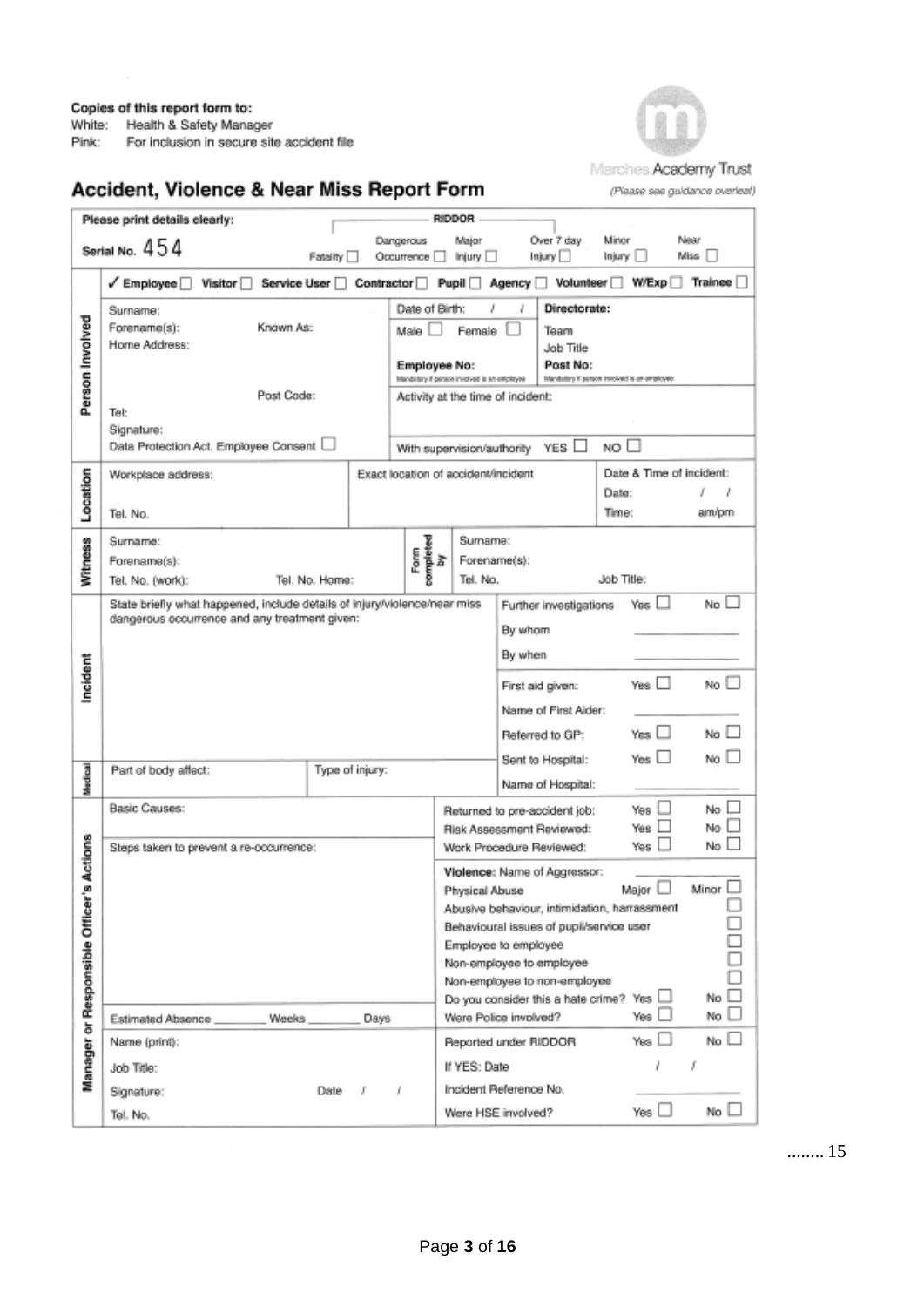# <span id="page-3-0"></span>**1. Aims**

The academy is committed to providing first aid provision in order to deal with accidents and incidents affecting employees, children and visitors. Anyone on Marches Academy Trust premises is expected to take reasonable care for their own and other's safety and every reasonable precaution will be taken to ensure the wellbeing of everyone on site.

The aims of our first aid policy are to:

- Ensure the health and safety of all staff, pupils and visitors.
- Ensure that staff and governors are aware of their responsibilities with regards to health and safety.
- Provide a framework for responding to an incident and recording and reporting the outcomes.
- Promote effective infection control.

This policy is applicable to all full-time, part-time and supply staff, students, contractors, volunteers and work placement students and to all Marches Academy Trust academies.

Nothing in this policy will affect the ability of any person to contact the emergency services in the event of a medical emergency. For the avoidance of doubt, staff should dial 999 in the event of a medical emergency before implementing the terms of this policy and make clear arrangements for liaison with ambulance services on the Academy site.

# <span id="page-3-1"></span>**2. Legislation and guidance**

## *Schools with Early Years Foundation Stage provision insert:*

This policy is based on the **Statutory Framework for the Early Years Foundation Stage**, advice from the Department for Education on [first aid in schools](https://www.gov.uk/government/publications/first-aid-in-schools) and [health and safety in schools,](https://www.gov.uk/government/publications/health-and-safety-advice-for-schools) and the following legislation:

*Schools without Early Years Foundation Stage provision insert:*

This policy is based on advice from the Department for Education on [first aid in schools](https://www.gov.uk/government/publications/first-aid-in-schools) and [health](https://www.gov.uk/government/publications/health-and-safety-advice-for-schools)  [and safety in schools,](https://www.gov.uk/government/publications/health-and-safety-advice-for-schools) and the following legislation:

## *All schools add:*

- **EXTER Health and Safety (First Aid) Regulations 1981, which state that employers must provide** adequate and appropriate equipment and facilities to enable first aid to be administered to employees, and qualified first aid personnel;
- [The Management of Health and Safety at Work Regulations 1992,](http://www.legislation.gov.uk/uksi/1992/2051/regulation/3/made) which require employers to assess the risks to the health and safety of their employees;
- [The Management of Health and Safety at Work Regulations 1999,](http://www.legislation.gov.uk/uksi/1999/3242/contents/made) which require employers to carry out risk assessments, decide to implement necessary measures, and arrange for appropriate information and training;
- [The Reporting of Injuries, Diseases and Dangerous Occurrences Regulations \(RIDDOR\)](http://www.legislation.gov.uk/uksi/2013/1471/schedule/1/paragraph/1/made)  [2013,](http://www.legislation.gov.uk/uksi/2013/1471/schedule/1/paragraph/1/made) which state that some accidents must be reported to the Health and Safety Executive (HSE), and set out the timeframe for this and how long records of such accidents must be kept;
- [Social Security \(Claims and Payments\) Regulations 1979,](http://www.legislation.gov.uk/uksi/1979/628) which set out rules on the retention of accident records; and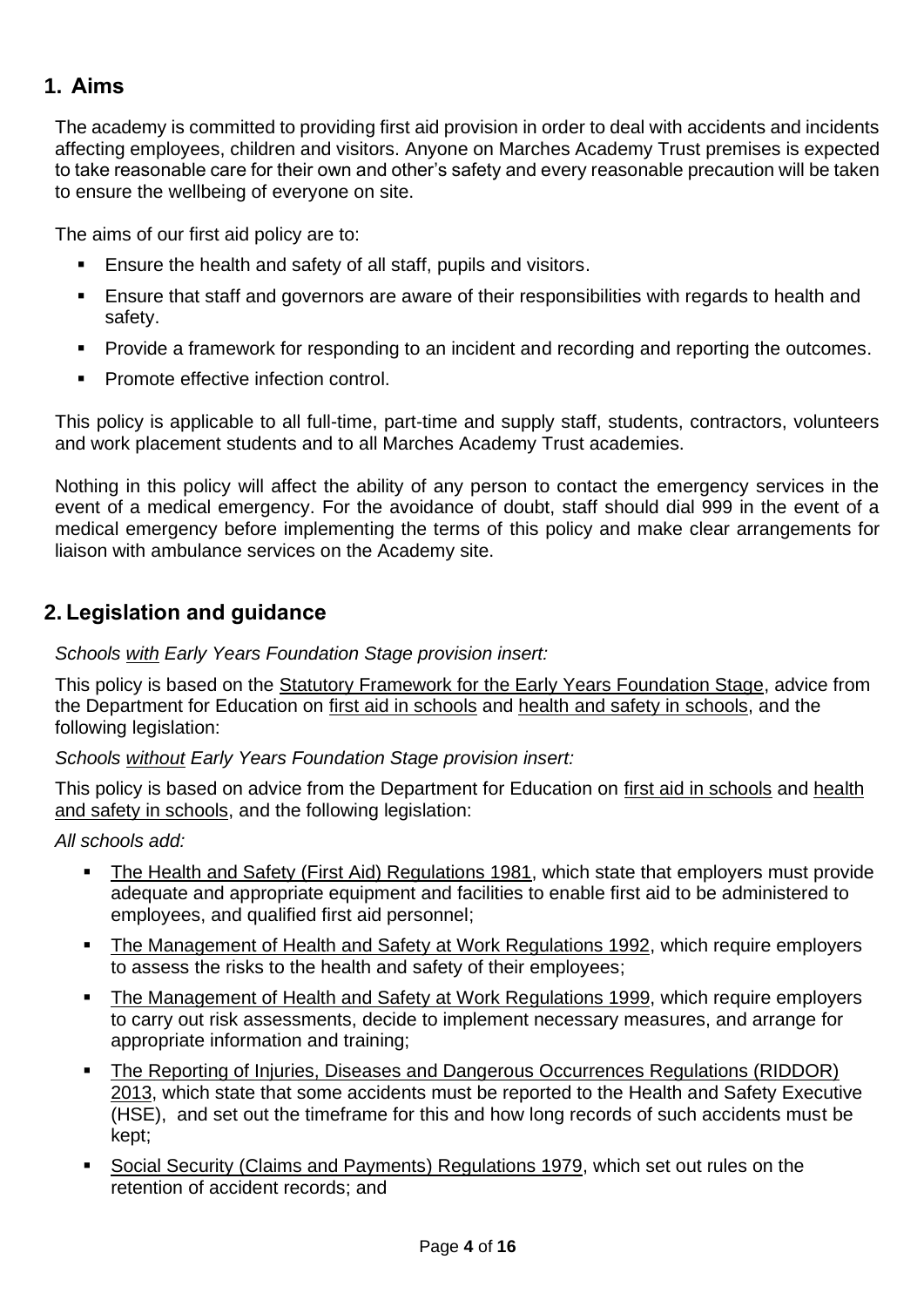[The Education \(Independent School Standards\) Regulations 2014,](http://www.legislation.gov.uk/uksi/2014/3283/schedule/made) which require that suitable space is provided to cater for the medical and therapy needs of pupils.

This policy complies with our funding agreement and Articles of Association.

# <span id="page-4-0"></span>**3. Roles and responsibilities**

In schools with Early Years Foundation Stage provision, at least one person who has a current pediatrics first aid certificate must be on the premises at all times.

Beyond this, in all settings – and dependent upon an assessment of first aid needs – employers must usually have a sufficient number of suitably trained first aiders to care for employees in case they are injured at work. However, the minimum legal requirement is to have an 'appointed person' to take charge of first aid arrangements, provided your assessment of need has taken into account the nature of employees' work, the number of staff, and the location of the school.

The appointed person does not need to be a trained first aider.

Section 3.1 below sets out the expectations of appointed persons and first aiders as set out in the 1981 first aid regulations and the DfE guidance listed in section 2. If you do not have an appointed person you will need to re-assign the responsibilities listed below accordingly.

All schools should adapt this section to reflect their circumstances, in line with their assessment of first aid needs.

## **3.1 Appointed person(s) and first aiders**

The school's appointed [person(s) is/are] [insert name of your appointed person(s)]. They are responsible for:

- Taking charge when someone is injured or becomes ill;
- Ensuring there is an adequate supply of medical materials in first aid kits, and replenishing the contents of these kits;
- **Ensuring that an ambulance or other professional medical help is summoned when** appropriate.

First aiders are trained and qualified to carry out the role (see section 7) and are responsible for:

- Acting as first responders to any incidents; they will assess the situation where there is an injured or ill person, and provide immediate and appropriate treatment;
- Sending pupils home to recover, where necessary;
- Filling in an accident report on the same day, or as soon as is reasonably practicable, after an incident (see the template in appendix 2);
- Keeping their contact details up to date.

Our school's [appointed person(s) and/or first aiders] are listed in appendix 1. Their names will also be displayed prominently around the school.

## **3.2 The Local Governing Body**

The Local Governing Body has ultimate responsibility for health and safety matters in the school, but delegates operational matters and day-to-day tasks to the Headteacher and staff members.

## **3.4 The Headteacher**

The Headteacher is responsible for the implementation of this policy, including:

**Ensuring that an appropriate number of [appointed persons and/or trained first aid personnel]** are present in the school at all times;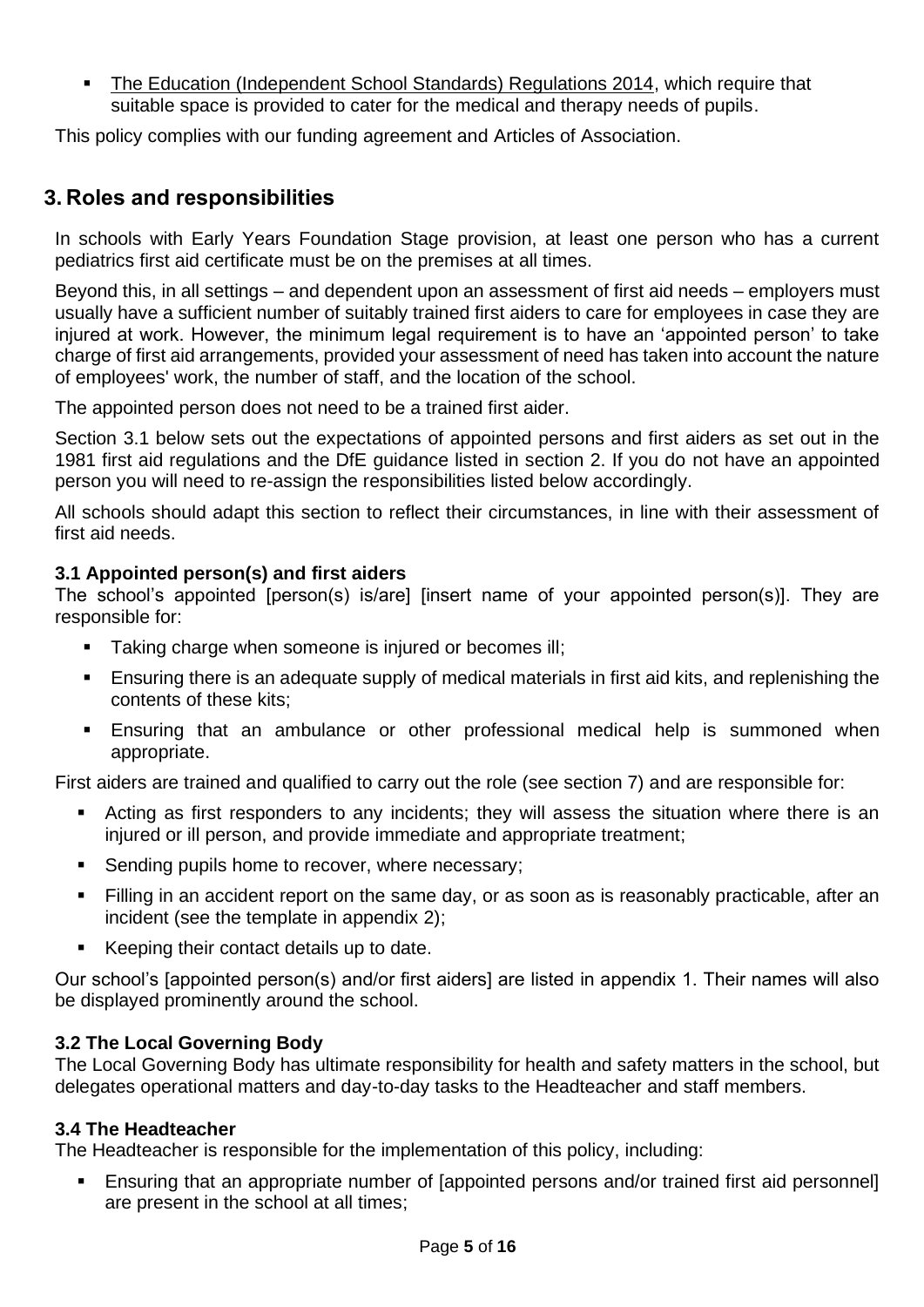- **Ensuring that an appropriate number of first aiders have an appropriate qualification, keep** training up to date and remain competent to perform their role;
- Ensuring all staff are aware of first aid procedures;
- **Ensuring appropriate risk assessments are completed and appropriate measures are put in** place;
- Undertaking, or ensuring that managers undertake, risk assessments, as appropriate, and that appropriate measures are put in place;
- Ensuring that adequate space is available for catering to the medical needs of pupils;
- Reporting specified incidents to the HSE when necessary.

## **3.5 Site Managers**

Site managers are responsible for:

- Ensuring that adequate stocks of first aid equipment is available at all time;
- **EXTERNITHERT Arranging training for staff members to become/remain qualified First Aiders;**
- **Ensuring adequate signage is provided to enable people to easily recognise and locate both** First Aiders and first aid equipment.

## **3.6 Staff**

School staff are responsible for:

- **E** Ensuring that they are aware the local procedure to summon first aid assistance when required;
- Ensuring they follow first aid procedures;
- Ensuring they know who the first aiders in school are;
- Completing accident reports for all incidents they attend to where a [first aider/appointed person] is not called;
- Informing the Headteacher or their manager of any specific health conditions or first aid needs.

# <span id="page-5-0"></span>**4. First aid procedures**

## **4.1 In-school procedures**

In the event of an accident resulting in injury:

- The closest member of staff present will assess the seriousness of the injury and seek the assistance of a qualified first aider, if appropriate, who will provide the required first aid treatment;
- The first aider, if called, will assess the injury and decide if further assistance is needed from a colleague or the emergency services. They will remain on scene until help arrives;
- **.** The first aider will also decide whether the injured person should be moved or placed in a recovery position;
- **E** If the student is moved to the Medical Room they must not be left unattended at any time;
- Spillages of blood, vomit, urine and excreta should be cleaned up promptly, either with disposable absorbent paper towels or with an appropriate sanitising product.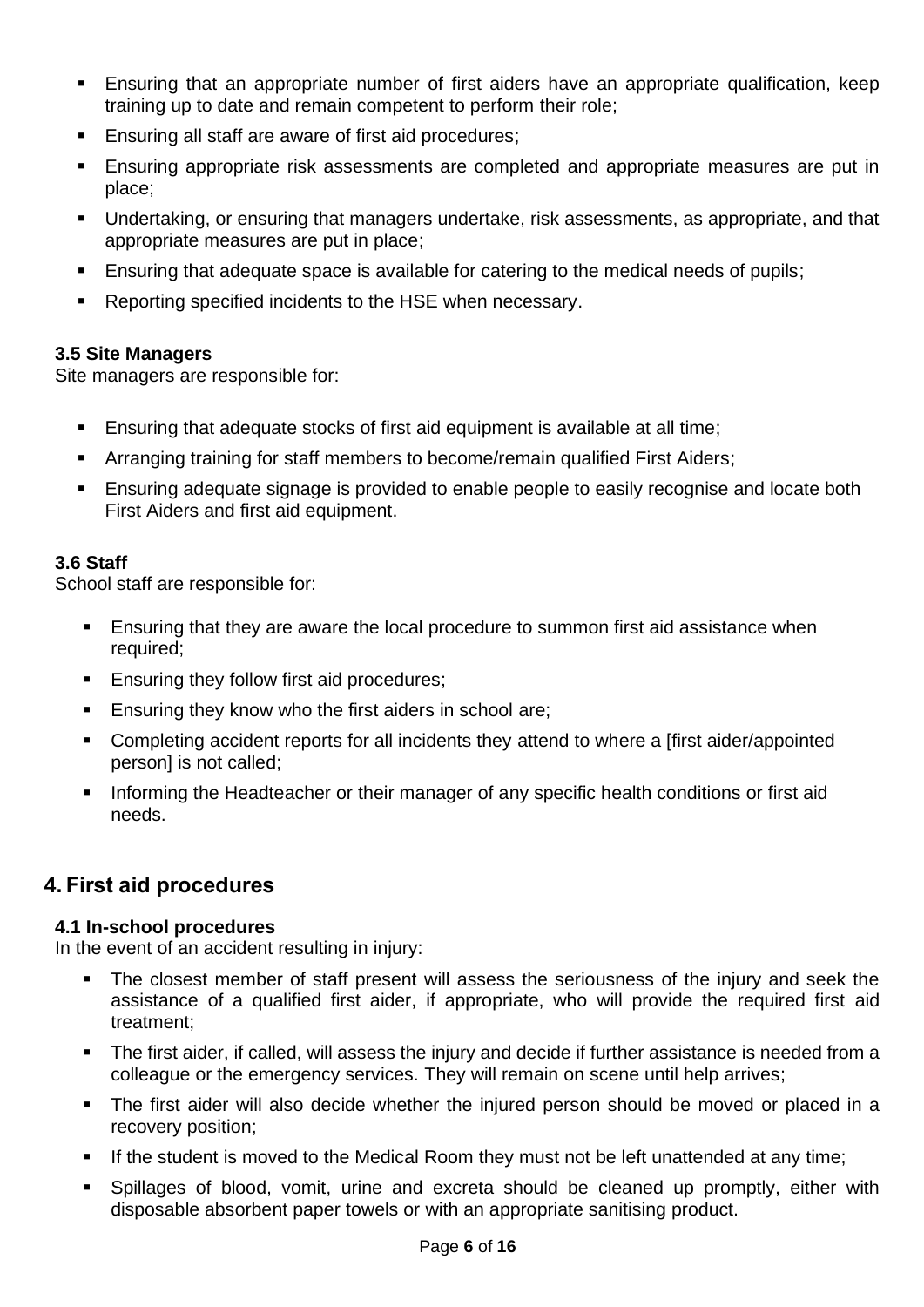- If the first aider judges that a pupil is too unwell to remain in school, parents will be contacted and asked to collect their child. Upon their arrival, the first aider will recommend next steps to the parents;
- **EXT** If emergency services are called, the [job title of relevant member of staff] will contact parents immediately;
- The [first aider/relevant member of staff] will complete an accident report form on the same day or as soon as is reasonably practical after an incident resulting in an injury. See page

## **4.2 Facilities**

The Academy Premises (England) Regulations 2012 state that academies must have a room that is fit for use and readily available to use for caring for sick or injured Students. It must also be reasonably close to a W.C and contain a washbasin.

## **4.3 Off-site procedures**

When taking pupils off the school premises, staff will ensure they always have the following:

- A school mobile phone;
- A portable first aid kit;
- **•** Information about the specific medical needs of pupils;
- Parents' contact details.

Risk assessments will be completed by the [job title of relevant individual] prior to any educational visit that necessitates taking pupils off school premises.

*Schools with Early Years Foundation Stage provision add:* 

There will always be at least one first aider with a current paediatric first aid certificate on school trips and visits, as required by the statutory framework for the Early Years Foundation Stage.

*Schools without Early Years Foundation Stage provision add/amend if appropriate:*

There will always be at least one first aider on school trips and visits.

#### **4.4 Consent**

Parents will be asked to complete and sign a medical consent form when their child is admitted to the academy, which includes emergency numbers, details of allergies and chronic conditions, and consent for the administration of emergency first aid – these forms will be updated periodically.

## <span id="page-6-0"></span>**5. Indemnity & Insurance**

Where an employee acting in the course of their employment administers First Aid assistance to another employee or other person in the charge of the Academy, such as a student, they will be indemnified by the liability insurance for a claim of negligence relating to injury or loss caused by their actions, provided that:

- **They are an Academy officially designated First Aider with a current valid First Aid at Work** Certificate and have attended relevant refresher training;
- The relevant protective equipment (PPE) is used;
- **The First Aider is adhering to protocols and acting within the limitations of their training and the** First Aider is acting in good faith.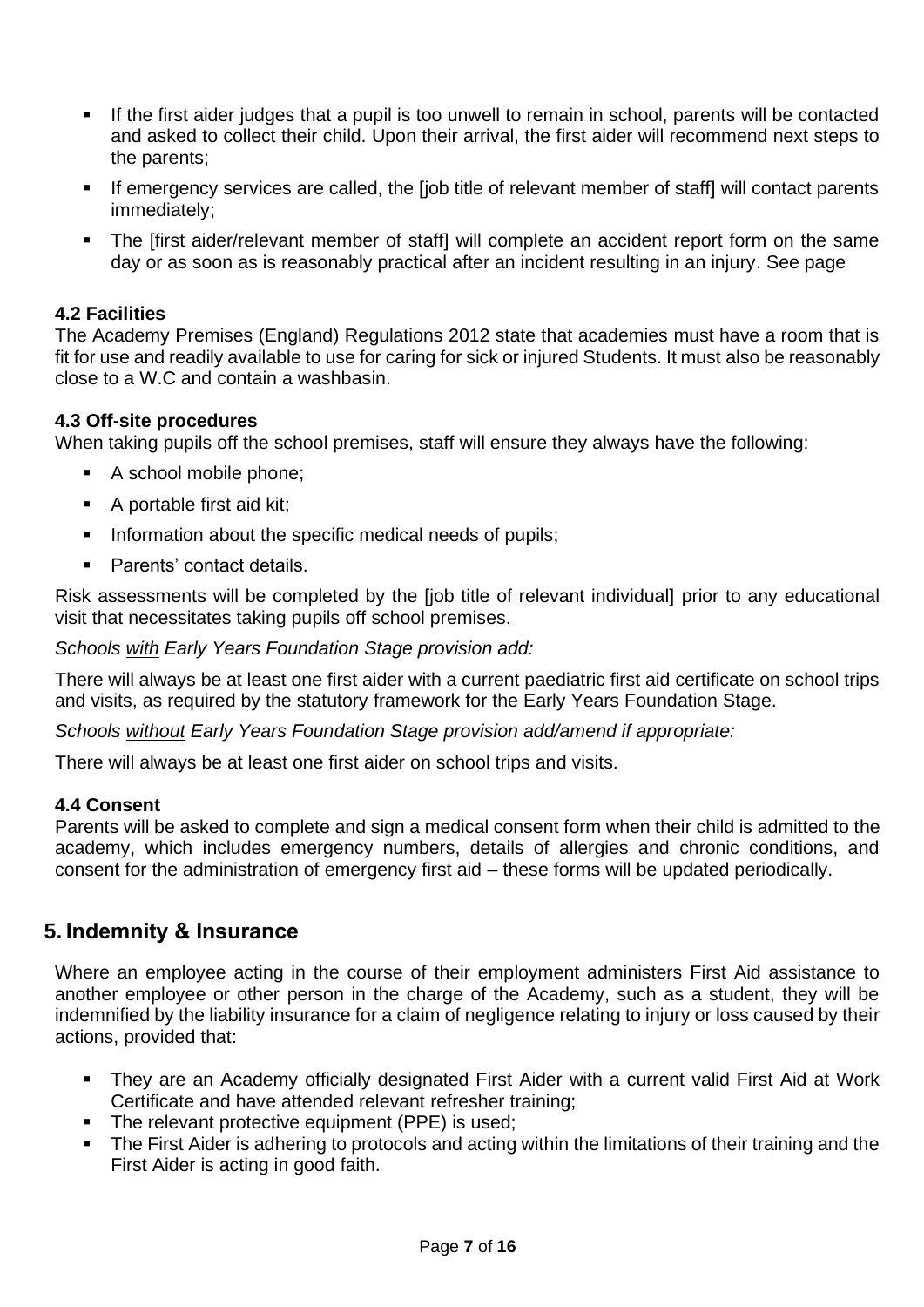# <span id="page-7-0"></span>**6. First aid equipment**

A typical first aid kit in our school will include the following:

- A leaflet with general first aid advice;
- Regular and large bandages;
- Eye pad bandages;
- **·** Triangular bandages;
- Adhesive tape;
- Safety pins;
- Disposable gloves;
- Antiseptic wipes;
- Plasters of assorted sizes:
- **■** Scissors;
- Cold compresses; and
- Burns dressings.

There must be no medication of any kind, for example aspirin, paracetamol, antiseptic creams, etc within the First Aid kit/box.

First aid kits are stored in:

*The following are suggestions only. Adapt this section to reflect your school's first aid arrangements.*

- The medical room.
- Reception (at the desk).
- The school hall.
- All science labs.
- All design and technology classrooms.
- The school kitchens.
- School vehicles.

<span id="page-7-1"></span>The appointed person/designated First Aider will check all containers each month.

# **7. Record-keeping and reporting**

# **7.1 First aid and accident record book**

- An accident form will be completed by the [first aider/relevant member of staff] on the same day or as soon as possible after an incident resulting in an injury;
- As much detail as possible should be supplied when reporting an accident, each school should use the Marches Academy Trust Accident. Violence & Near Miss Report Form;
- A copy of the accident report form will also be added to the pupil's educational record by the [job title of relevant member of staff];
- Records held in the first aid and accident book will be retained by the school for a minimum of 3 years, in accordance with regulation 25 of the Social Security (Claims and Payments) Regulations 1979, and then securely disposed of.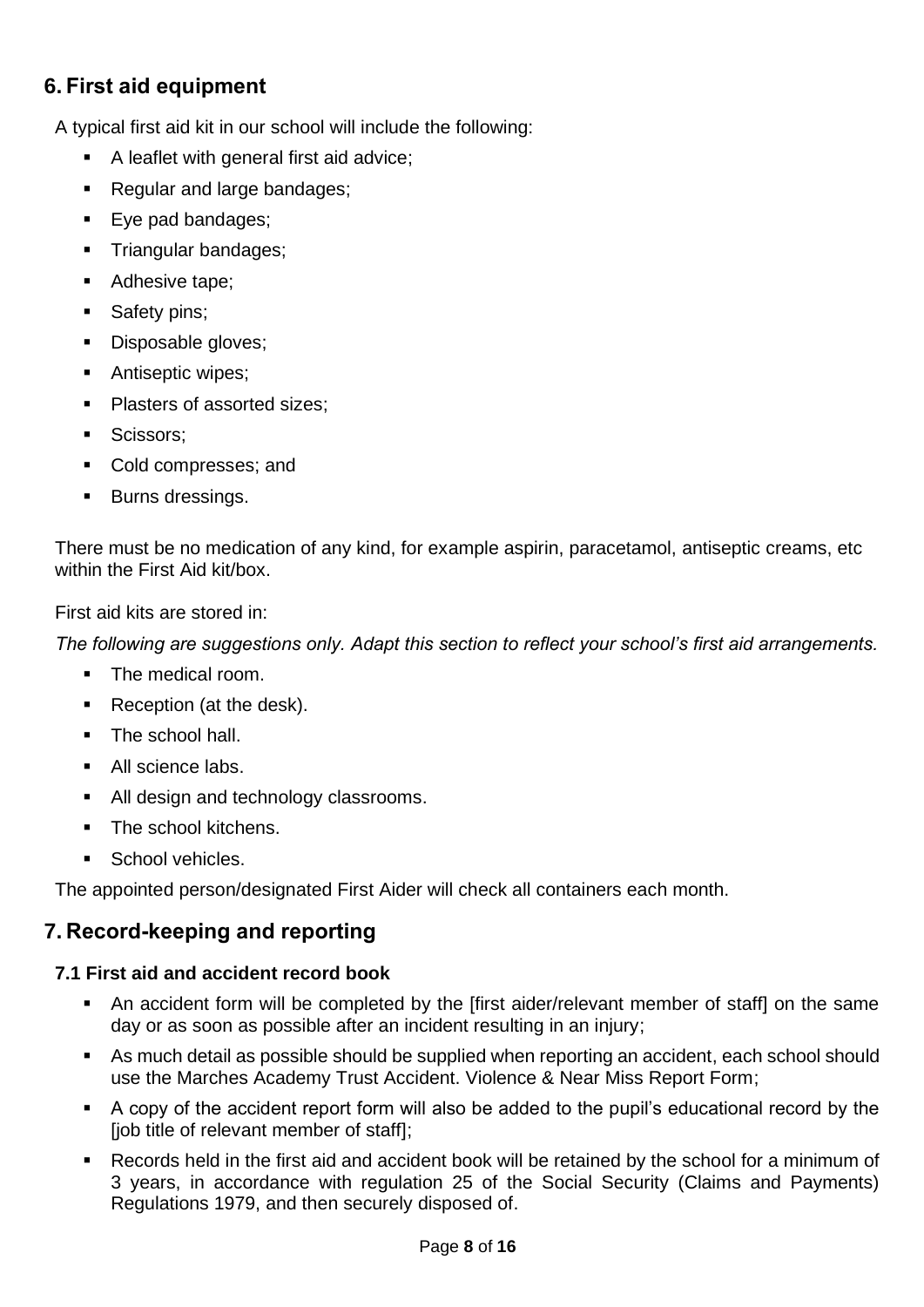## **7.2 Reporting to the HSE**

The [job title of relevant member of staff] will keep a record of any accident which results in a reportable injury, disease, or dangerous occurrence as defined in the RIDDOR 2013 legislation (regulations 4, 5, 6 and 7).

The [job title of relevant member of staff] will report these to the Health and Safety Executive as soon as is reasonably practicable and in any event within 10 days of the incident.

Reportable injuries, diseases or dangerous occurrences include:

- Death.
- Specified injuries, which are:
	- o Fractures, other than to fingers, thumbs and toes;
	- o Amputations;
	- o Any injury likely to lead to permanent loss of sight or reduction in sight;
	- o Any crush injury to the head or torso causing damage to the brain or internal organs;
	- o Serious burns (including scalding);
	- o Any scalping requiring hospital treatment;
	- o Any loss of consciousness caused by head injury or asphyxia; and
	- o Any other injury arising from working in an enclosed space which leads to hypothermia or heat-induced illness, or requires resuscitation or admittance to hospital for more than 24 hours.
- Injuries where an employee is away from work or unable to perform their normal work duties for more than 7 consecutive days (not including the day of the incident).
- Where an accident leads to someone being taken to hospital.
- Near-miss events that do not result in an injury but could have done. Examples of near-miss events relevant to schools include, but are not limited to:
	- o The collapse or failure of load-bearing parts of lifts and lifting equipment;
	- o The accidental release of a biological agent likely to cause severe human illness;
	- o The accidental release or escape of any substance that may cause a serious injury or damage to health;
	- o An electrical short circuit or overload causing a fire or explosion.

Information on how to make a RIDDOR report is available here:

## **[How to make a RIDDOR report, HSE](http://www.hse.gov.uk/riddor/report.htm)**

<http://www.hse.gov.uk/riddor/report.htm>

*Schools with Early Years Foundation Stage provision add sections 7.3 and 7.4 below:*

#### **7.3 Notifying parents**

The Business Manager or Tutor will inform parents of any accident or injury sustained by a pupil, and any first aid treatment given, on the same day, or as soon as reasonably practicable.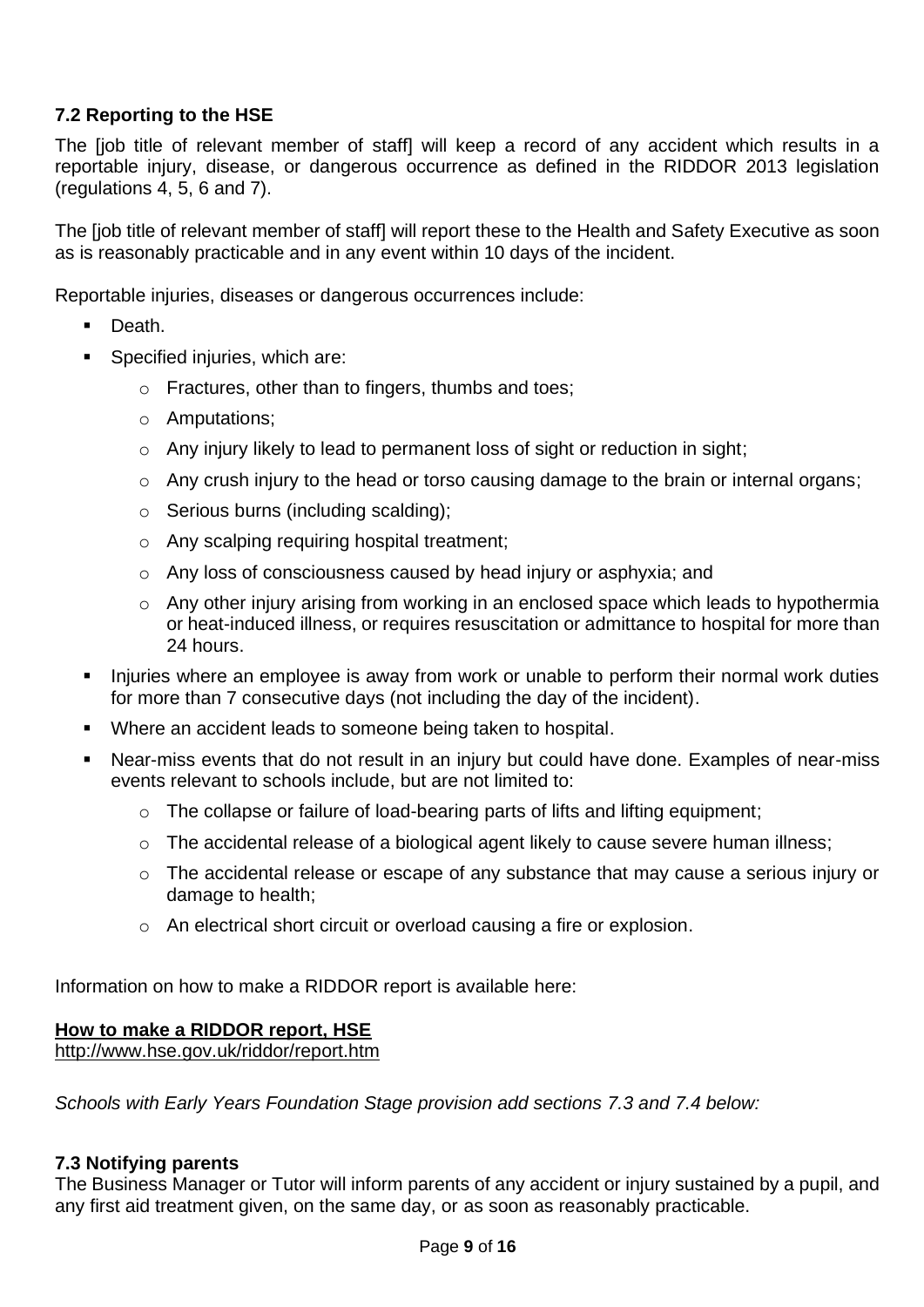## **7.4 Reporting to Ofsted and child protection agencies**

The Headteacher will notify Ofsted of any serious accident, illness or injury to, or death of, a pupil while in the school's care. This will happen as soon as is reasonably practicable, and no later than 14 days after the incident.

The Headteacher will also notify The Local Authority Designated Officer (LADO) and First Point of Contact (FPOC) of any serious accident or injury to, or the death of, a pupil while in the school's care.

## <span id="page-9-0"></span>**8. Training**

All school staff are able to undertake first aid training if they would like to.

All first aiders must have completed a training course and must hold a valid certificate of competence to show this. The school will keep a register of all trained first aiders, what training they have received and when this is valid until.

Staff must renew their first aid training when it is no longer valid.

#### *Schools with Early Years Foundation Stage provision insert:*

At all times, at least 1 staff member will have a current paediatric first aid (PFA) certificate which meets the requirements set out in the Early Years Foundation Stage statutory framework and is updated at least every 3 years.

## <span id="page-9-1"></span>**9. Monitoring and review arrangements**

This policy will be reviewed by the Operations Manager every three years.

At every review, the policy will be approved by the Board of Trustees and Chief Executive Officer.

All members of staff are required to familiarise themselves with this policy as part of their induction programme.

## <span id="page-9-2"></span>**10. Links with other policies**

This first aid policy is linked to other Trust policies:

- Supporting Children with Medical Conditions;
- Health and safety policy; and
- Risk assessment policy.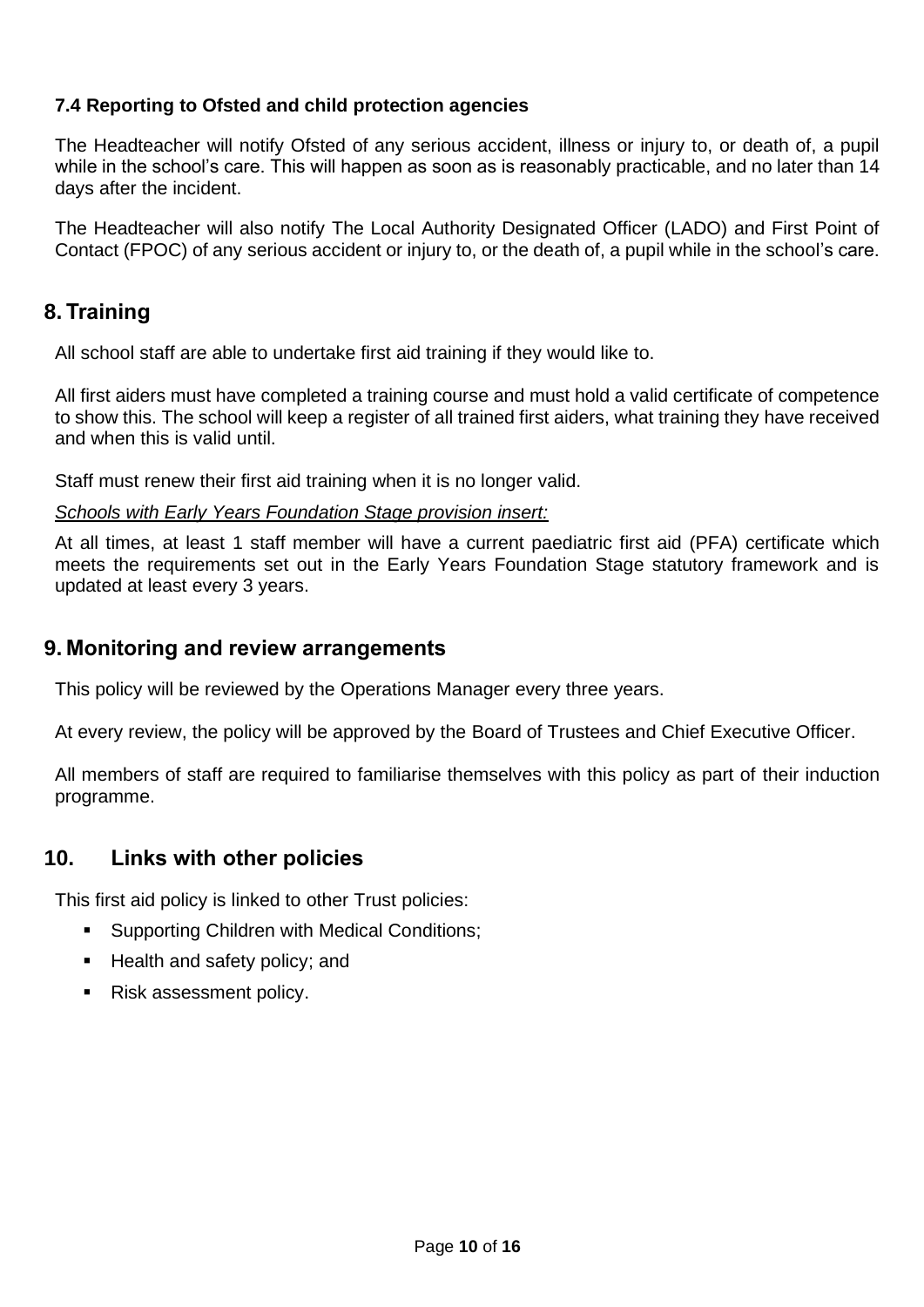# <span id="page-10-0"></span>**11. Appendix 1: list of appointed person(s) for first aid and/or trained first aiders**

| <b>Staff member's name</b> | Role                      | <b>Contact details</b>             |
|----------------------------|---------------------------|------------------------------------|
| Holly Wainwright           | <b>Assistant Head</b>     | Holly.wainwright@wdl.mmat.co.uk    |
| Lisa Dugmore               | <b>Business Manager</b>   | Lisa.dugmore@wdl.mmat.co.uk        |
| <b>Kevin McGarvey</b>      | Teacher                   | Kevin.Mcgarvey@wdl.mmat.co.uk      |
| Suzanne Hollinshead        | <b>Teaching Assistant</b> | Suzanne.hollinshead@wdl.mmat.co.uk |
| Lydia Shipley              | <b>Teaching Assistant</b> | Lydia.Shipley@wdl.mmat.co.uk       |
| Gareth Lewis               | <b>HLTA</b>               | Gareth.lewis@mmat.co.uk            |
| <b>Elly Downing</b>        | Teacher                   | Elly.downing@wdl.mmat.co.uk        |
|                            |                           |                                    |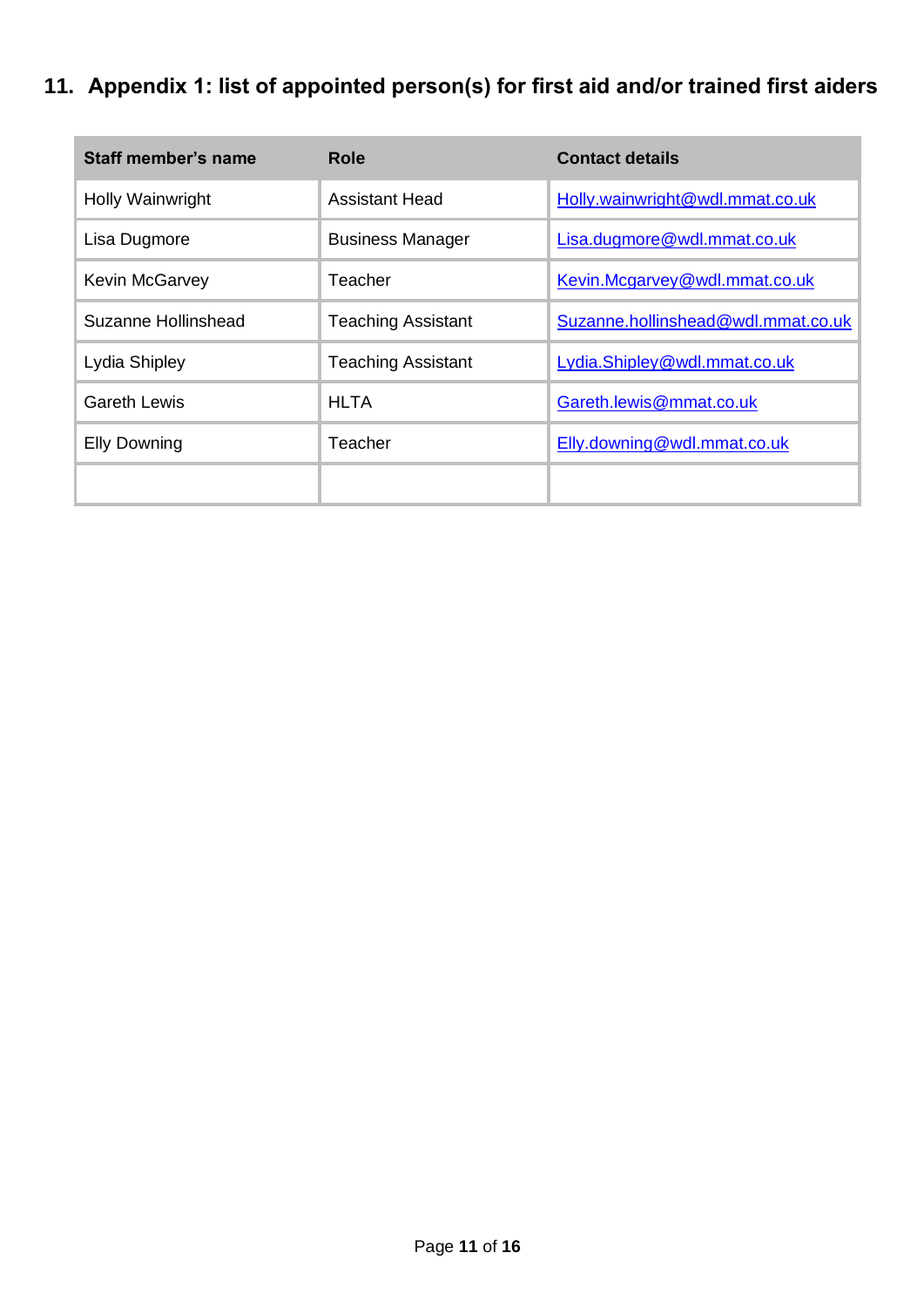# **12. Appendix 1 - First Aid Risk Assessment Template**

**Activity** First Aid Provision

**Location** Marches Academy: NAME OF SCHOOL

<span id="page-11-0"></span>

| Hazard #       | <b>Hazard Description</b>                                                                                                                                                | Persons at Risk                                               | <b>Current Mitigation</b>                                                                                                                                                                                                                                                                                                                                                                                                                                                                                                                                           |        |                | Severity / Likelihood Risk Score | <b>Future Mitigation</b>                       | Severity / Likelihood / |  | Residual    | <b>ACTION</b> |                                               | <b>Comments/linked documents/Actions</b>                                                                                                                                                                                                                                                                                                                                                                                                                                                                                                                                                                                                                                                                                                                                                                                                   |  |
|----------------|--------------------------------------------------------------------------------------------------------------------------------------------------------------------------|---------------------------------------------------------------|---------------------------------------------------------------------------------------------------------------------------------------------------------------------------------------------------------------------------------------------------------------------------------------------------------------------------------------------------------------------------------------------------------------------------------------------------------------------------------------------------------------------------------------------------------------------|--------|----------------|----------------------------------|------------------------------------------------|-------------------------|--|-------------|---------------|-----------------------------------------------|--------------------------------------------------------------------------------------------------------------------------------------------------------------------------------------------------------------------------------------------------------------------------------------------------------------------------------------------------------------------------------------------------------------------------------------------------------------------------------------------------------------------------------------------------------------------------------------------------------------------------------------------------------------------------------------------------------------------------------------------------------------------------------------------------------------------------------------------|--|
|                |                                                                                                                                                                          |                                                               |                                                                                                                                                                                                                                                                                                                                                                                                                                                                                                                                                                     | Impact |                |                                  |                                                | Impact                  |  | <b>Risk</b> | <b>WHO</b>    | <b>WHEN</b>                                   |                                                                                                                                                                                                                                                                                                                                                                                                                                                                                                                                                                                                                                                                                                                                                                                                                                            |  |
| R <sub>1</sub> | Inadequate First Aid Equipment                                                                                                                                           | Staff<br>Students<br><b>Visitors</b><br>Contractors<br>Hirers | First Aid Containers in all departments,<br>these are monitored each half term to<br>ensure contents are suitable and<br>sufficient<br>Contents compliant with guidance set out<br>in the DfEE Guidance on First Aid for<br>Schools<br>Access to automated external                                                                                                                                                                                                                                                                                                 | 5      |                | $\overline{5}$                   |                                                |                         |  | $\Omega$    |               |                                               | https://assets.publishing.service.gov.uk/governmen<br>t/uploads/system/uploads/attachment_data/file/30<br>6370/guidance on first aid for schools.pdf                                                                                                                                                                                                                                                                                                                                                                                                                                                                                                                                                                                                                                                                                       |  |
| R2             | Medium risk school activities e.g.<br>secondary science, DT (machinery),<br>swimming pool on site etc.                                                                   | Staff<br>Students                                             | defibrillator (AED)<br>All first aiders trained to First Aid at Work<br>standard (FAW)<br>PE staff trained to Emergency First Aid<br>At Work level (EFAW)                                                                                                                                                                                                                                                                                                                                                                                                           | 5      | $\overline{2}$ | 10                               | Activity specific risk assessments<br>reviewed | 5                       |  | -5          | Annual        | Faculty<br>Director or<br>appointed<br>deputy | Refer CLEAPSS                                                                                                                                                                                                                                                                                                                                                                                                                                                                                                                                                                                                                                                                                                                                                                                                                              |  |
| R3             | Ratio of First Aiders to staff/students<br>not adequate to provide first aid for<br>risks to staff also provide sufficient<br>cover for the student population /<br>need | Staff<br>Students<br>Visitors<br>Contractors                  | Ratio of first aiders-staff/students in line<br>with guidance provided by GOV.UK<br>(see link found in comments R1)<br>Suitable and sufficient provision for<br>lunchtimes and breaks<br>Suitable and sufficient provision for<br>leave and in case of absences e.g.<br>sickness/holiday/training<br>First-aid provision for off-site activities<br>i.e. school<br>trips.<br>Suitable and sufficient provision for<br>practical departments, such as science,<br>technology, home economics and<br>physical education;<br>Suitable and sufficient provision for out | 5      |                | $\sqrt{5}$                       |                                                |                         |  | $\theta$    |               |                                               | The HSE recommends that if you work in a company<br>with 5-50 workers, there should be at least one person<br>trained in first aid.<br>Another first-aider should be in place for every 50<br>workers after that. Accidents can happen, even in low<br>risk organisations with few employees. 16 Mar 2017<br>Schools will generally fall into the lower risk<br>category, but some schools or areas of activity may<br>fall into the medium risk category. Schools should<br>base their provision on the results of their risk<br>assessment.<br>An appointed person is someone to take charge when<br>someone falls ill or is injured at work, including calling<br>$\vert$ an ambulance if needed: look after the first aid box<br>and other first aid equipment, including restocking the<br>box; and. keep records of treatment given. |  |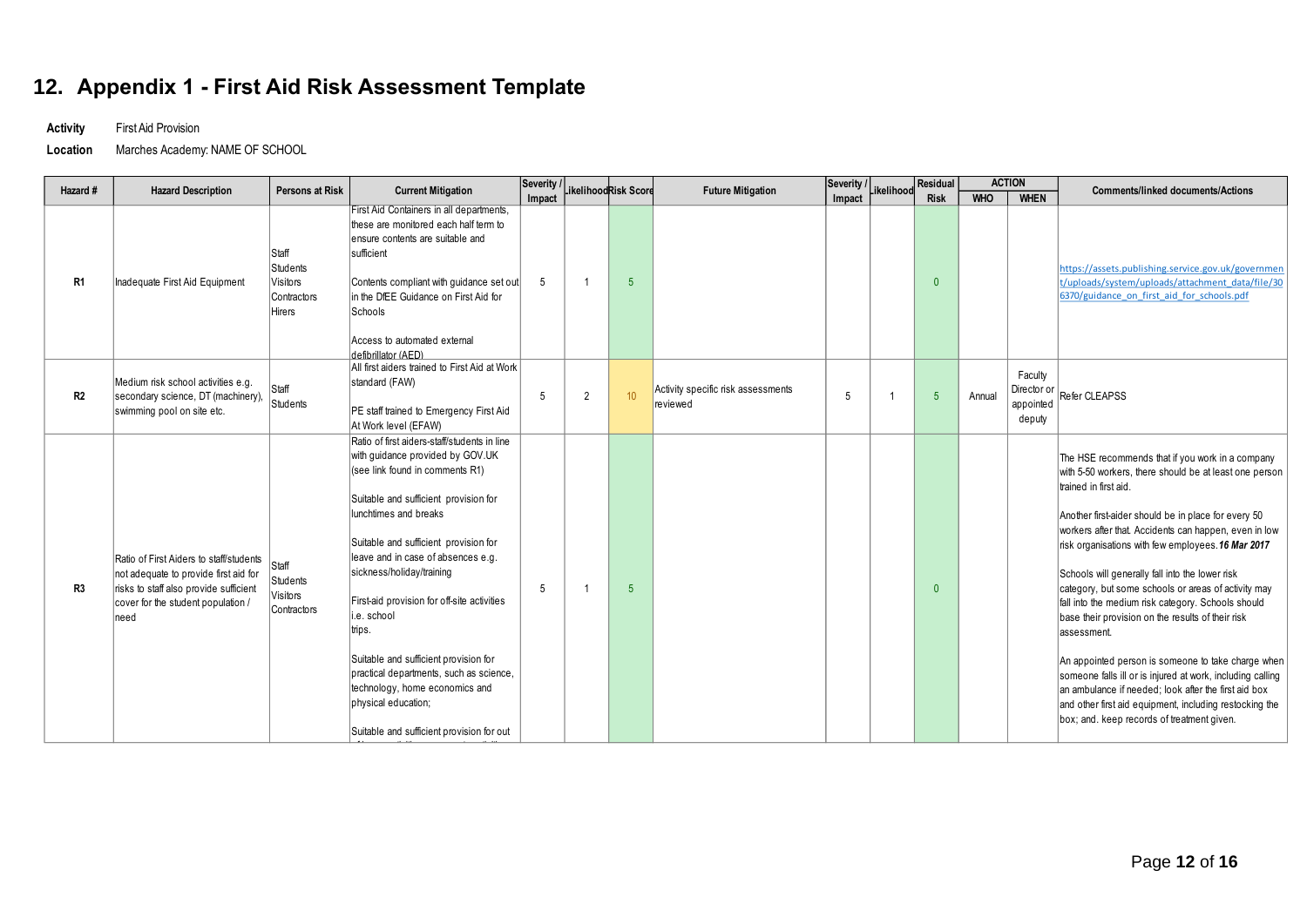| R4             | Community use of school facilities (let Hirers                                                                                                               | Staff                | Hirers are aware of emergency<br>brocedures and what first aid<br>arrangements are in place. (access to<br>bhone / first aid kit / automated external<br>defibrillator (AED)                                                                                                                                                 | 5 |                |                 |                                                                                                                                             |  | $\Omega$ |                            |                                                   |                                |
|----------------|--------------------------------------------------------------------------------------------------------------------------------------------------------------|----------------------|------------------------------------------------------------------------------------------------------------------------------------------------------------------------------------------------------------------------------------------------------------------------------------------------------------------------------|---|----------------|-----------------|---------------------------------------------------------------------------------------------------------------------------------------------|--|----------|----------------------------|---------------------------------------------------|--------------------------------|
| R <sub>5</sub> | Site Staff working outside normal schoStaff                                                                                                                  |                      | Access to a first aid kit and mobile<br>bhone is sufficient for the level of risk                                                                                                                                                                                                                                            | 5 |                |                 |                                                                                                                                             |  | $\Omega$ |                            |                                                   |                                |
| R <sub>6</sub> | undenying nearth conditions such as   <br>eczema, asthma, diabetes and<br>severe allergies or prescribed<br>medication on a temporary or long-<br>torm hacic | Staff<br>Students    | managing medical needs Policy<br>appropriately reviewed and<br>communicated                                                                                                                                                                                                                                                  |   |                |                 |                                                                                                                                             |  | $\Omega$ |                            |                                                   |                                |
| R7             | Insufficient record of incidents<br>leading to non-compliance with<br>Managing Health & Safety<br>Regulations 1999                                           | School<br>management | Key por capel trained in second from the<br>aiders following minor scrapes.<br>Accident, Incident and Near Miss<br>Reports Forms completed by<br>Operations Manager following serious<br>incidents e.g. violence, head injuries,<br>bone fractures.<br>RIDDOR completed by Operations<br>Manager following RIDDOR reportable | 5 | $\overline{2}$ | 10 <sup>1</sup> | Collate accident, incident and near miss<br>statistics for review by local health and<br>safety committee and report to governing<br>bodies |  |          | School<br>H&S<br>Committee | Spring<br>Term<br>Summer<br>Term<br>Autum<br>Term | https://www.hse.gov.uk/riddor/ |

| Date | Assessor | <b>Review Date</b> | Signature | Version |
|------|----------|--------------------|-----------|---------|
|      |          |                    |           |         |
|      |          |                    |           |         |
|      |          |                    |           |         |
|      |          |                    |           |         |
|      |          |                    |           |         |
|      |          |                    |           |         |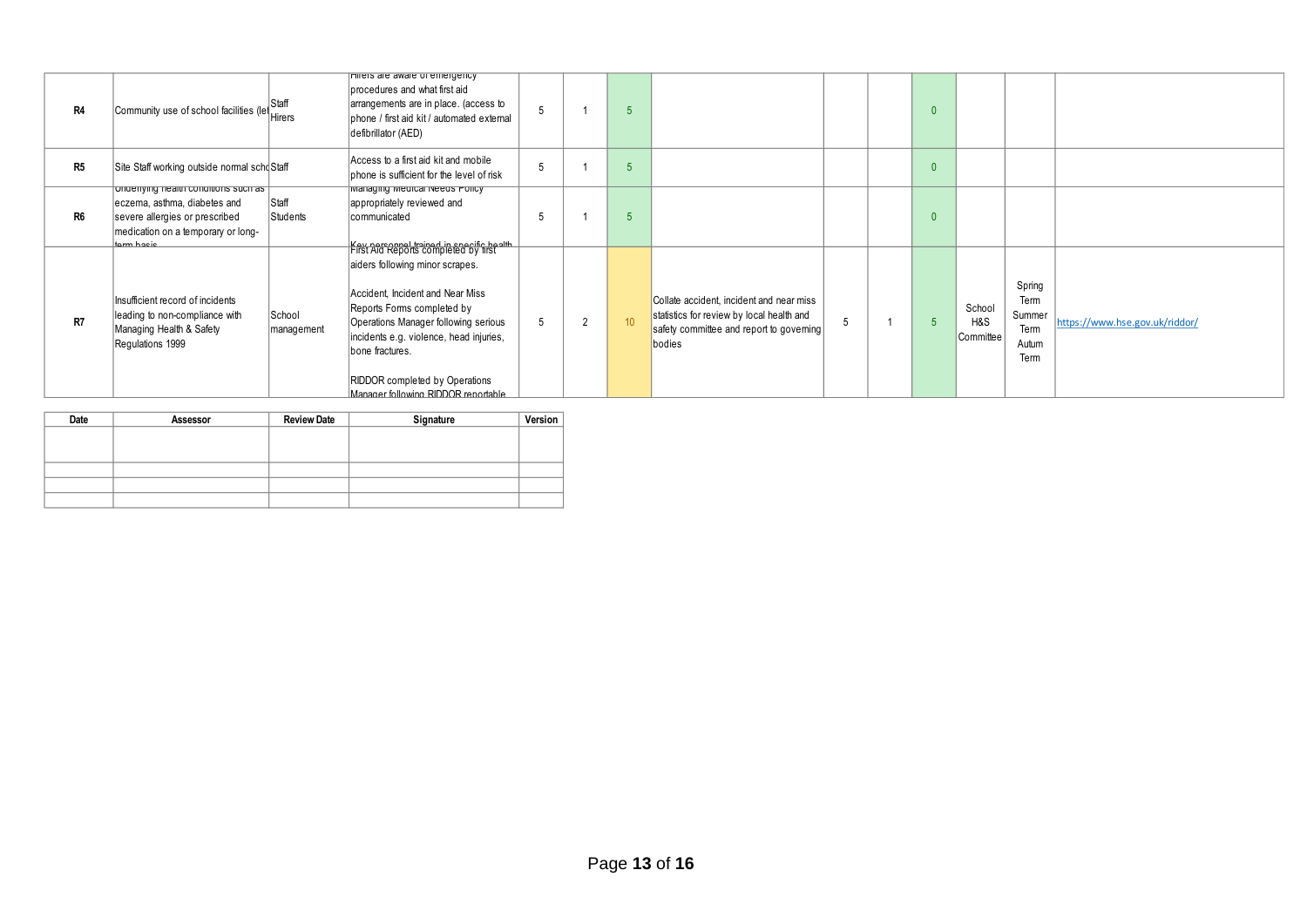|                    | <b>SEVERITY</b>                                                   | <b>PROBABILITY</b> |                                  |                                                                                                   |              |  |
|--------------------|-------------------------------------------------------------------|--------------------|----------------------------------|---------------------------------------------------------------------------------------------------|--------------|--|
| <b>Outcome</b>     | <b>Example</b>                                                    | <b>Score</b>       | <b>Outcome</b>                   | <b>Example</b>                                                                                    | <b>Score</b> |  |
| <b>MINOR</b>       | Small cuts, grazing<br>Slight inconvenience                       | 1                  | <b>UNLIKELY</b>                  | No previous history<br>No reason to believe likely<br>outcome                                     | 1            |  |
| <b>SERIOUS</b>     | Bumps to head<br>Procedures not<br>understood                     | $\overline{2}$     | <b>POSSIBLE</b>                  | Similar event happened in<br>the past<br>"may exist or happen, but is<br>not certain or probable" | 2            |  |
| <b>MAJOR</b>       | Broken or fractured<br>bones<br>Procedure deliberately<br>ignored | 3                  | <b>PROBABLE</b>                  | Same event happened in<br>past<br>"likely to happen or be the<br>case"                            | 3            |  |
| <b>CATESROPHIC</b> | <b>Fatal accident</b><br>School closure                           | 5                  | <b>HIGHLY</b><br><b>PROBABLE</b> | Same event has happened<br>regularly<br>Certainty of outcome                                      | 5            |  |

**Probability score x Severity score = Risk Rating total**

| <b>Risk rating total</b> |                    |  |  |  |  |
|--------------------------|--------------------|--|--|--|--|
| 1-5                      | <b>Low Risk</b>    |  |  |  |  |
| $6 - 15$                 | <b>Medium Risk</b> |  |  |  |  |
| 25                       | <b>High Risk</b>   |  |  |  |  |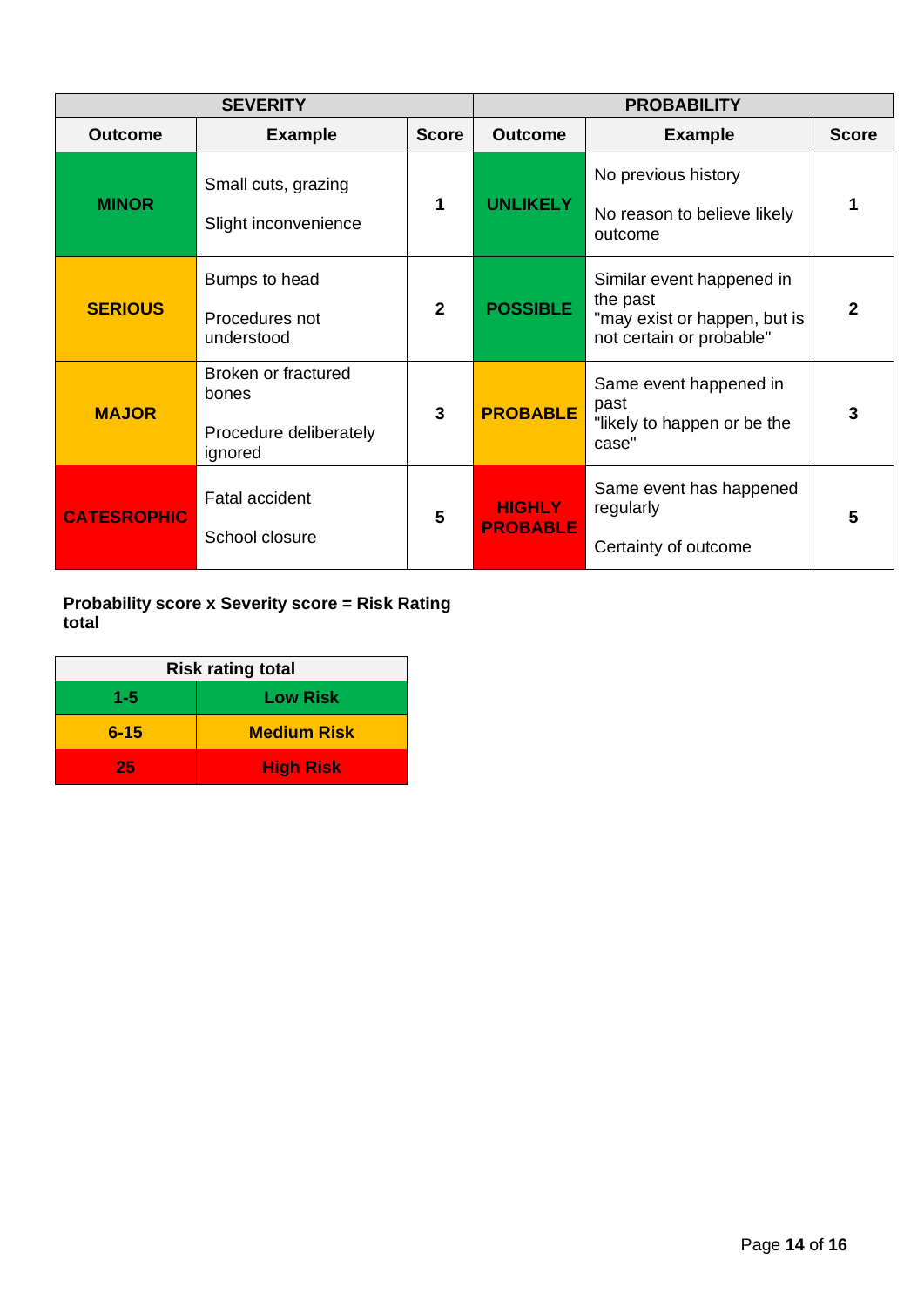# <span id="page-14-0"></span>**13. Appendix 2 – Accident Report Form**

<span id="page-14-1"></span>Copies of this report form to:

White: Health & Safety Manager

Pink: For inclusion in secure site accident file



(Please see guidance overleaf)

# Accident, Violence & Near Miss Report Form

|                              | Please print details clearly:                                                                 |                 |                                                                                                                                   | RIDDOR                                                                                   |                                               |                          |                            |  |  |
|------------------------------|-----------------------------------------------------------------------------------------------|-----------------|-----------------------------------------------------------------------------------------------------------------------------------|------------------------------------------------------------------------------------------|-----------------------------------------------|--------------------------|----------------------------|--|--|
|                              | Serial No. $454$                                                                              | Fatality        | Dangerous<br>Occurrence                                                                                                           | Major<br>linjury                                                                         | Over 7 day<br>Injury III                      | Minor<br>Injury          | Near<br>Miss <sub>II</sub> |  |  |
|                              | Service User<br>$\checkmark$ Employee $\Box$<br><b>Visitor</b>                                | Contractor      |                                                                                                                                   | $P$ upil $\Box$<br>Agency D                                                              | Volunteer <sup>[1]</sup>                      | <b>W/Exp</b>             | Trainee                    |  |  |
| Person Involved              | Surname:<br>Known As:<br>Forename(s):<br>Home Address:                                        |                 | Date of Birth:<br>Male [<br><b>Employee No:</b>                                                                                   | Female                                                                                   | Directorate:<br>Team<br>Job Title<br>Post No: |                          |                            |  |  |
|                              | Post Code:<br>Tel:<br>Signature:                                                              |                 | Mandatory if person involved is an employee<br>lifandstory if person involved is an employee<br>Activity at the time of incident: |                                                                                          |                                               |                          |                            |  |  |
|                              | Data Protection Act. Employee Consent                                                         |                 |                                                                                                                                   | With supervision/authority                                                               | YES $\Box$                                    | NO <sub>1</sub>          |                            |  |  |
|                              | Workplace address:                                                                            |                 |                                                                                                                                   | Exact location of accident/incident                                                      |                                               | Date & Time of incident: |                            |  |  |
| Location                     | Tel. No.                                                                                      |                 |                                                                                                                                   |                                                                                          |                                               | Date:<br>Time:           | am/pm                      |  |  |
|                              | Surname:                                                                                      |                 |                                                                                                                                   | Sumame:                                                                                  |                                               |                          |                            |  |  |
| <b>Witness</b>               | Forename(s):                                                                                  | Tel. No. Home:  | Form<br>completed<br>by                                                                                                           | Forename(s):<br>Tel. No.                                                                 |                                               | Job Title:               |                            |  |  |
|                              | Tel. No. (work):<br>State briefly what happened, include details of injury/violence/near miss |                 |                                                                                                                                   |                                                                                          | No $\Box$                                     |                          |                            |  |  |
|                              | dangerous occurrence and any treatment given:                                                 |                 |                                                                                                                                   |                                                                                          | Yes<br>Further investigations<br>By whom      |                          |                            |  |  |
|                              |                                                                                               |                 |                                                                                                                                   |                                                                                          | By when                                       |                          |                            |  |  |
| Incident                     |                                                                                               |                 |                                                                                                                                   |                                                                                          | First aid given:                              | Yes $\Box$               | No                         |  |  |
|                              |                                                                                               |                 |                                                                                                                                   | Name of First Aider:                                                                     |                                               |                          |                            |  |  |
|                              |                                                                                               |                 |                                                                                                                                   |                                                                                          | Referred to GP:                               | Yes                      | No                         |  |  |
| Medical                      | Part of body affect:                                                                          | Type of injury: |                                                                                                                                   |                                                                                          | Sent to Hospital:                             | Yes                      | No                         |  |  |
|                              |                                                                                               |                 |                                                                                                                                   |                                                                                          | Name of Hospital:                             |                          |                            |  |  |
|                              | Basic Causes:                                                                                 |                 |                                                                                                                                   | No<br>Yes<br>Returned to pre-accident job:<br>No<br>Yes<br>Risk Assessment Reviewed:     |                                               |                          |                            |  |  |
|                              | Steps taken to prevent a re-occurrence:                                                       |                 |                                                                                                                                   | Work Procedure Reviewed:                                                                 |                                               | Yes                      | No                         |  |  |
| er's Actions                 |                                                                                               |                 |                                                                                                                                   | Violence: Name of Aggressor:                                                             |                                               |                          |                            |  |  |
|                              |                                                                                               |                 |                                                                                                                                   | Minor<br>Major<br>Physical Abuse                                                         |                                               |                          |                            |  |  |
|                              |                                                                                               |                 |                                                                                                                                   | Abusive behaviour, intimidation, harrassment<br>Behavioural issues of pupil/service user |                                               |                          |                            |  |  |
|                              |                                                                                               |                 |                                                                                                                                   | Employee to employee                                                                     |                                               |                          |                            |  |  |
|                              |                                                                                               |                 |                                                                                                                                   | Non-employee to employee<br>Non-employee to non-employee                                 |                                               |                          |                            |  |  |
|                              |                                                                                               |                 |                                                                                                                                   | Do you consider this a hate crime?                                                       |                                               | Yes                      | No                         |  |  |
|                              | Estimated Absence<br>Weeks                                                                    | Days            |                                                                                                                                   | Were Police involved?                                                                    |                                               | Yes                      | No                         |  |  |
|                              | Name (print):                                                                                 |                 |                                                                                                                                   | Reported under RIDDOR                                                                    |                                               | Yes                      | No l                       |  |  |
| Manager or Responsible Offic | Job Title:                                                                                    |                 |                                                                                                                                   | If YES: Date                                                                             |                                               |                          | J                          |  |  |
|                              | Signature:                                                                                    | Date<br>s       | 1                                                                                                                                 | Incident Reference No.                                                                   |                                               |                          |                            |  |  |
|                              | Tel. No.                                                                                      |                 |                                                                                                                                   | Were HSE involved?                                                                       |                                               | Yes $\square$            | No l                       |  |  |